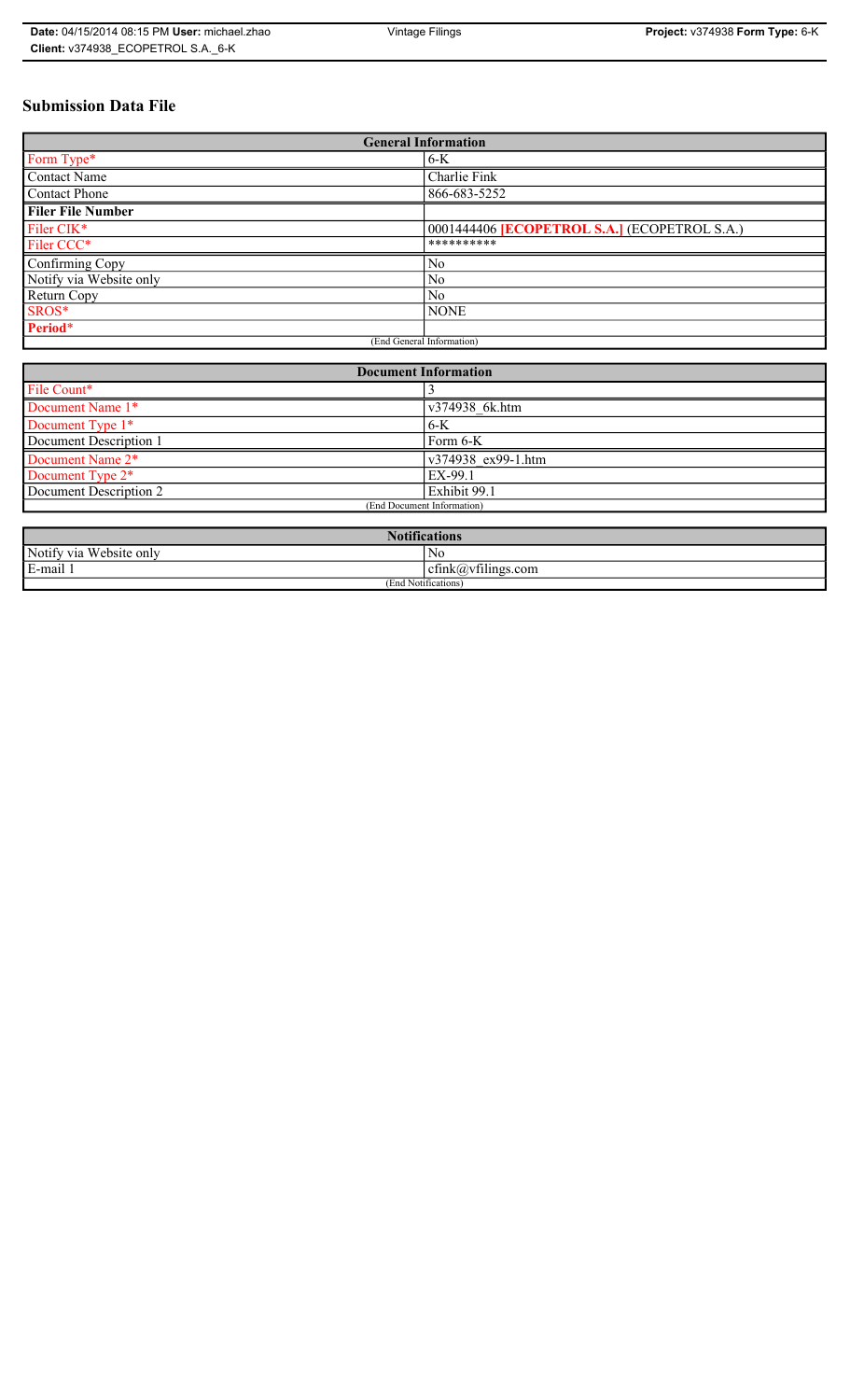## **SECURITIES AND EXCHANGE COMMISSION Washington, D.C. 20549**

## **FORM 6-K REPORT OF FOREIGN PRIVATE ISSUER PURSUANT TO RULE 13a-16 OR 15d-16 OF THE SECURITIES EXCHANGE ACT OF 1934**

April, 2014

Commission File Number: 333-153452

**ECOPETROL S.A.**

*(Exact name of registrant as specified in its Charter)*

Carrera 7 No. 37 – 69 BOGOTA – COLOMBIA *(Address of registrant's principal executive offices)*

Indicate by check mark whether the registrant files or will file annual reports under cover Form 20-F or Form 40-F.

Form 20-F  $\boxtimes$  Form 40-F  $\Box$ 

Indicate by check mark if the registrant is submitting the Form 6-K in paper as permitted by Regulation S-T Rule 101(b)(1):

 $Yes$   $\Box$  No  $X$ 

Indicate by check mark if the registrant is submitting the Form 6-K in paper as permitted by Regulation S-T Rule 101(b)(7):

 $Yes$   $\Box$  No  $X$ 

Indicate by check mark whether by furnishing the information contained in this Form, the registrant is also thereby furnishing the information to the Commission pursuant to Rule 12g3-2(b) under the Securities Exchange Act of 1934.

 $Yes$   $\Box$  No  $X$ 

If "Yes" is marked, indicate below the file number assigned to the registrant in connection with Rule 12g3-2(b): 82- N/A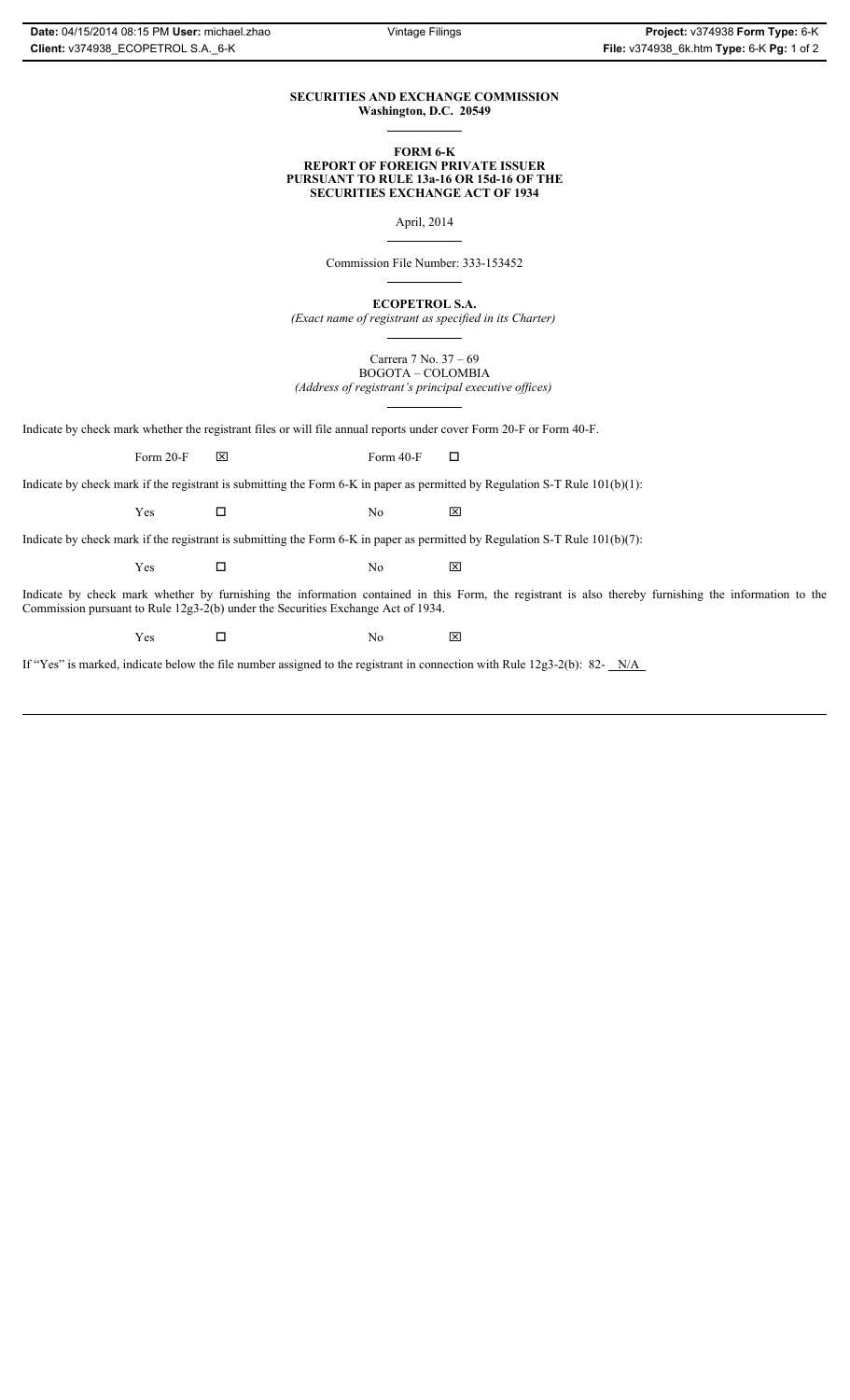| Date: 04/15/2014 08:15 PM User: michael.zhao |
|----------------------------------------------|
| Client: v374938 ECOPETROL S.A. 6-K           |

# **SIGNATURE**

Pursuant to the requirements of the Securities Exchange Act of 1934, the Registrant has duly caused this report to be signed on its behalf by the undersigned, thereto duly authorized.

Date: April 15, 2014

Ecopetrol S.A.

By: /s/ Magda Manosalva Name: Magda Manosalva Title: Chief Financial Officer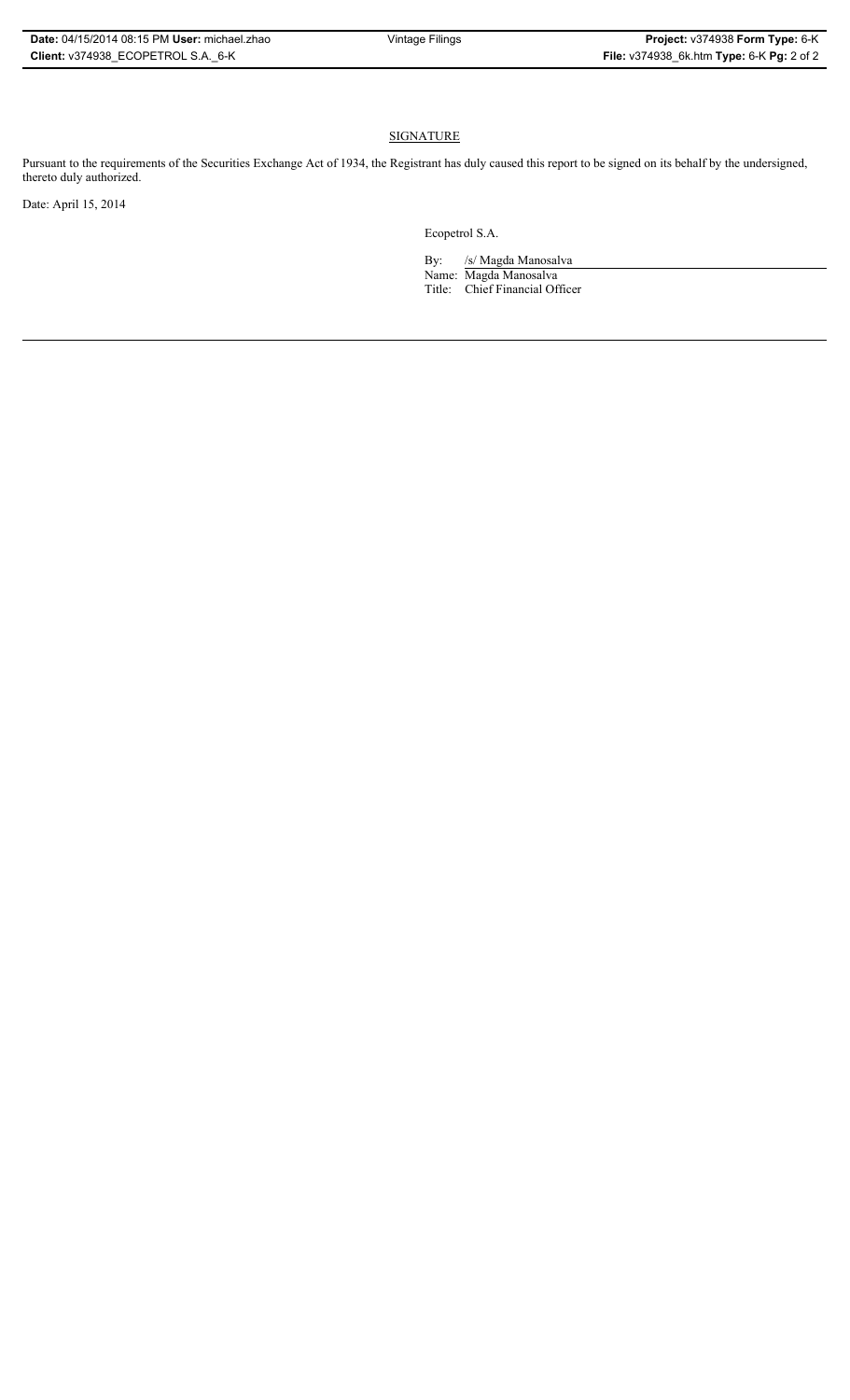------------------------------------------



# **PRESS RELEASE**

### **Ecopetrol Reports on the Authorization Received to Manage Bond Emissions in the International Market**

Ecopetrol S.A. (BVC: ECOPETROL; NYSE: EC; TSX: ECP) reports that, as part of the procedures required for keeping available different debt alternatives to finance its long-term investment plan, it has obtained authorization from the Ministry of Finance and Public Credit, pursuant to Resolution 1174 of April 9, 2014, to arrange for debt emissions in international capital markets in an aggregate amount of up to two billion dollars (US\$ 2,000,000,000) until year 2016.

This authorization in itself does not constitute an issuance of securities or a financing operation. Therefore, Ecopetrol must complete in due course all of the necessary approval procedures with the Ministry of Finance and Public Credit, as well as Ecopetrol's own Board of Directors, before any debt issuance may be covered by this authorization.

This announcement is not an offer for sale of or a solicitation of any offer to buy any securities of Ecopetrol in any transaction. If and when issued, the securities will not be registered under the US Securities Act of 1933, as amended (the "Securities Act"). The securities may not be offered or sold in the United States absent registration with the US Securities and Exchange Commission or pursuant to an applicable exemption from the registration requirements of the Securities Act and applicable securities laws.

### **Bogota, April 16, 2014**

*Ecopetrol is Colombia's largest integrated oil & gas company, where it accounts for more than 60% of total production. It is one of the top 50 oil companies in the world and the fourth largest oil company in Latin America. The Company is also involved in exploration and production activities in Brazil, Peru and the United States Gulf Coast and owns the main refinery in Colombia, most of the network of oil and multiple purpose pipelines in the country, petrochemical plants, and an increasing participation in biofuels.*

*This release contains forward-looking statements relating to the prospects of the business, estimates for operating and financial results, and those related to growth prospects of Ecopetrol. These are merely projections and, as such, are based exclusively on the expectations of management concerning the future of the business and its continued access to capital to fund the Company's business plan. Such forward-looking statements depend, substantially, on changes in market conditions, government regulations, competitive pressures, the performance of the Colombian economy and the industry, among other factors; therefore, they are subject to change without prior notice.*

1